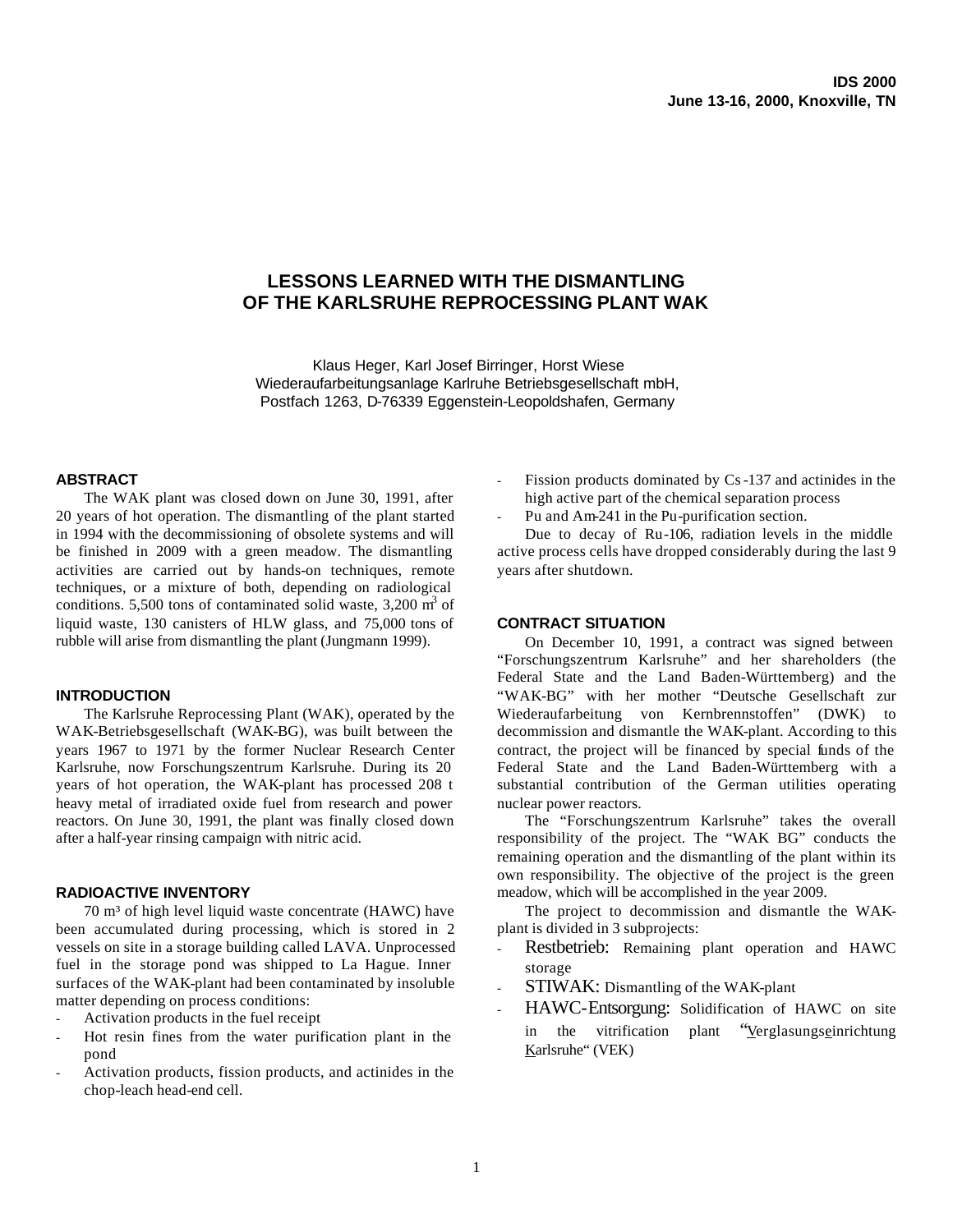# **DESCRIPTION OF THE STIWAK PROJECT**

The dismantling of all facilities on the entire WAK site was planned in 6 steps, which will be applied for and licensed according to § 7 (3) on the German Atomic Act.

### **Step 1:**

Decommissioning of obsolete systems in order to reduce maintenance and operation crew.

This step was accomplished in 1994.

### **Step 2:**

Dismantling of obsolete systems in the head and tail end section of the main process building either by hands-on or by remote equipment used during reprocessing. This step was completed in 1997.

# **Step 3:**

Dismantling of all process and auxiliary installations in the main process building, decontamination of all rooms and cells, and suspension of the controlled area.

This step will be completed in 2005.

In parallel, separation of HAWC storage from the main process building. Therefore, the laboratories for low and middle active analytic have been dislocated to the central waste treatment division at "Forschungszentrum Karlsruhe." For HAWC analytics, new manipulator boxes with 90 t shieldings have been installed in the cell hall of the HAWC-storage building LAVA.

As a prerequisite for realization of the following steps, the 70 m³ of HAWC stored on site have to be solidified. For the solidification of the HAWC, a small vitrification plant called VEK is under construction on site, which is based on the ceramic melter developed by "Forschungszentrum Karlsruhe." Hot operation of the vitrification plant is scheduled for 2004.

### **Step 4:**

Deregulation and decommissioning of the waste storage buildings and the vitrification facility VEK after solidification of the HAWC has been completed.

#### **Step 5:**

Stepwise dismantling of all equipment of the waste storage buildings and the vitrification facility VEK by remote or hands on techniques, depending on the radiological situation. Decontamination of all rooms and cells in order to suspend the controlled area.

This step will be completed in 2008.

#### **Step 6:**

Demolition of all installations and buildings prior to recultivation of the site.

This step will be completed in 2009.

# **RADIATION PROTECTION**

Based on ICRP-60, which limits maximum individual exposure to 100 mSv in a period of 5 consecutive years, a very conservative radiation protection concept for the dismantling of the WAK-plant was agreed on by the supervisory board:

- Maximum individual doses limited to 20 mSv in one year; anticipated individual doses for planning purposes 10 mSv in one year.
- Individual external exposure for activities with permanent installations reduced to 4 mSv/y in analogy to  $\hat{\S}$  54 of the German Radiation Protection Ordinance.
- Hands-on activities only in radiation fields lower than 0,5 mSv/h.
- Yearly uptake of radionuclides was restricted to 5% of the limit of the German Radiation Protection Ordinance (§52), that means 5 Bq Pu-239 per year uptake by inhalation.

Extremely strict protective measures are necessary to cope with this limit for uptake of radioactive nuclides. Air masks have to be worn in areas with surface contamination slightly above the limit for free release of the German Radiation Protection Ordinance. Dismantling work in process cells is always carried out in airline plastic suits. Besides the clean air supply, air masks with P3 particle filters are used inside the plastic suits. Efficiency of the protection measures against uptake of radioactivity is controlled by analysis of feces of 10% of working personnel each year.

# **DISMANTLING ACTIVITIES IN THE MAIN PROCESS BUILDING**

Dismantling activities in the main process building are carried out depending on local conditions by hands-on techniques, manually with shielding and distance, or remote techniques.

# **Experience with hands-on dismantling**

Up to now, 17 systems were dismantled by direct hands-on operation:

- Reception of fuel-elements
- Storage of fuel elements in the pond and water purification system
- Uranium and plutonium final purification and storage of end products
- Intermediate low level liquid waste storage
- Steam and hot water supply
- Sampling gallery
- Valve gallery
- Chemical supply and chemical makeup.

Systems had been marked off by the criterion of equal isotopic vectors to facilitate determination of radioactive inventory in the waste packages. As a consequence, waste of the different systems had to be collected in separate drums.

Dismantling of individual systems was always carried out in a standard procedure:

- Survey of radiological conditions in the beginning
- Electrical and operational shutdown procedures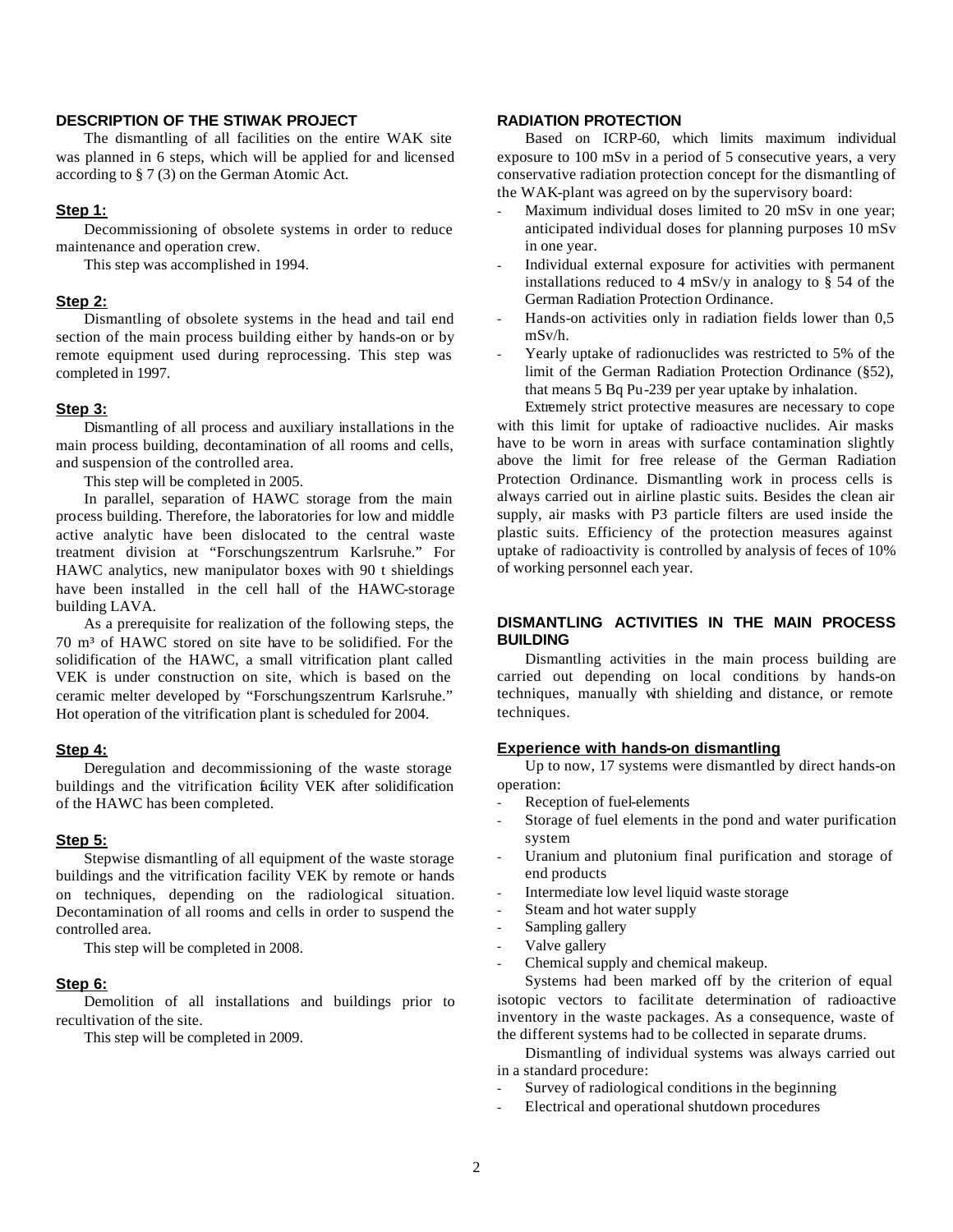- Decoupling measures to other units
- Erection of locks for personnel and materials
- Use of local containments (greenhouses) to prevent undue spread of contamination
- Dismantling procedures with minimum spread of contamination
- Size reduction of scrap compatible to transport packages
- Packing procedure and transport to the central waste treatment division at "Forschungszentrum Karlsruhe"
- Housekeeping and decontamination after dismantling and
- Survey of the radiological conditions after cleanup.

The systems have been dismantled by individual working groups, composed of 1 engineer, 1 technician, 2 to 6 craftsmen, and 1 health physics worker. The engineer was responsible for the detailed planning of the interventions, one of the craftsmen was responsible for the workplace, and the technician was responsible for the work. Coordination and supervision was due to the section leader of dismantling. In support of this working group, the operation crew of WAK carried out shutdown operations, commissioning of new installations and equipment, waste management, and health physics service.

Protective clothes, worn for hands-on dismantling, depends on local conditions and is decided by a health physics engineer. Cotton overalls as standard clothing can be complemented with fleece suits and airtight plastic suits as soon as protective gloves and shoes. Airmasks with P3 particle filters are used only in low contamination areas. Breathing air for ventilated plastic suits was provided by airlines from the main compressed air supply via a control unit with filters, flow meters, and warning low flow. Maximum time of a single mission was 2 h, except 0,5 h for the unventilated plastic suit.

Tools for cutting pipes were hydraulic shears and handy band saws, as these instruments spread little or no contamination. Surfaces of vessels were sprayed with an asbestos fiber bonding fluid to fix contamination prior dismantling by nibblers.

Up to now, about 460 tons of process installations have been dismantled by hands-on techniques with a radioactive inventory of 1E14 Bq. An effort of about 180,000 man hours was necessary for dismantling and complementary technical work, collecting a dose rate of 113 mSv.

# **Experience with semi-hands-on dismantling with shielding and distance**

The mixer settler of the chemical separation process is located in a pipe duct along the chemical process cells. As there was only limited head space available, remote dismantling was not practicable. By reason of radiation fields up to 90 mSv/h, hands-on dismantling with direct contact was not possible. Therefore, a special technique was developed to remove cast iron shieldings, mixer settlers, piping, vessels, and pumps from the up to 8 m deep pipe duct. Hydraulic shears were taped to the hook of a monorail crane and guided by craftsmen with long tong manipulators, standing behind a shielded movable platform on top of the pipe duct (see Fig. 1). Scrap dropped down in the sump pan. The accumulated debris was later raked together, picked up, and collected in 170 l drums. This job was also done with shielding and distance . The drums were packed into shielded coffins and sent to the central waste treatment in a container.

Work was surveyed from a small control room with several closed circuit TV cameras and intercom connections.

Except for two laboratory collecting vessels, all mixer settlers, piping, vessels, and pumps from the pipe duct are dismantled. Up to now, about 110 tons of process installations have been dismantled with a radioactive inventory of 4E13 Bq. An effort of about 34,000 man hours was necessary for dismantling and complementary technical work, collecting a dose rate of 81 mSv.

Due to an aqueous copolymer dispersion, sprayed on contaminated surfaces, no aerosol activity occurred in the adjacent intervention zone. This is remarkable because air velocities from the intervention zone into the open part of the pipe duct were negligible.

# **Experience with remote dismantling techniques**

Two types of remote dismantling techniques were developed:

- Horizontal dismantling with crawler-type power tools for cells with horizontal access.
- Vertical dismantling with a rope-suspended electromechanical 2-arm slave manipulator assisted by cranes for process cells with vertical access.

### **Horizontal Remote Dismantling**

For remote dismantling in cells with horizontal access, a commercial crawler was modified as a power tool carrier with 7 degrees of freedom for the arm. The tool carrier plate can accept either a hydraulic shear, a hack saw, or a high-speed grinder. The crawler is assisted by an additional crawler-type vehicle, which carries a camera platform. The dismantling equipment is operated by control panel, installed in front of the cell (see Fig. 2).

A first cell has been successfully dismantled, using this technique. Nevertheless, the equipment will be optimized as a result of the obtained experience.

# **Vertical Remote Dismantling**

The equipment for remote handling was installed in 1998- 1999.

For remote dismantling in cells with vertical access, special equipment (see Fig. 3) has been installed, tested, and optimized from 1994 to 1997 in the Remote Dismantling Test Facility TFD at "Forschungszentrum Karlsruhe" under supervision of WAK (Hendrich 1999). As a result of dismantling a full-scale reproduction of a process cell, the initial concept was simplified to speed up operation and to provide a more flexible mode of operation.

The main process cells are located in one block below the cranehall. The essential part of the vertical remote technique is a crane-supported Manipulator Carrier System (MCS), which is mobile along the entire cranehall. The MCS is equipped with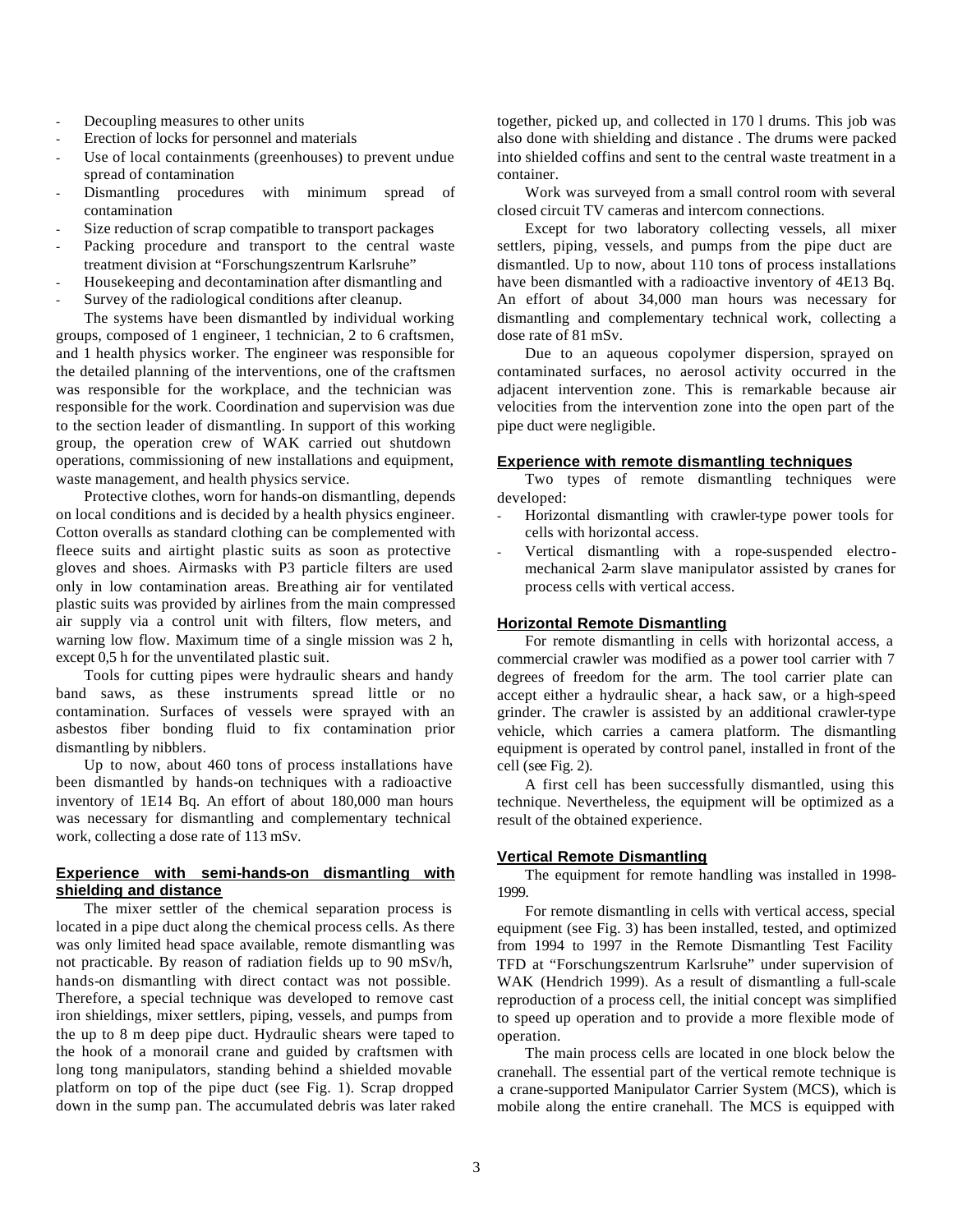two Electromechanical Master Slave Manipulators (EMSM), various tools, cameras, microphones, and auxiliary equipment. MCS is supported by the main crane (MC) and the auxiliary Crane (AC) for logistic maintenance and auxiliary purpose, equipped with survey and measurement systems similar to MCS. MC is equipped additionally with a ventilated greenhouse to protect the cranehall against airborne contamination while transferring dismantled equipment.

The dismantled components are either conditioned in a special installed disassembling cell (the former chop leach head end cell) or, in case of low surface radiation, transferred via an air lock.

The entire equipment is remote-controlled from a control room outside the process building (see Fig. 4).

Implementation and cold commissioning of the remote dismantling technique was implemented in 1998–1999. Hot operation is under way since March 2000 and will be finished by the end of the year. A total of 92 tons of vessels, evaporators, piping, and racks will be dismantled from four process cells with an activity inventory of about 2E13 Bq and a radiation level up to 200 mSv/h.

# **CONCLUSION AND PROSPECTS**

Up to now, dismantling work at the main process building of WAK went ahead on schedule. Careful preparation and trained personnel are prerequisites for a successfull mission. The next important step is to implement effective decontamination techniques to suspend controlled the area in the main process building.

The construction of the vitrification plant VEK is under way and detail engineering to dismantle the HAWC storage installations has begun.

### **SAMPLE REFERENCES**

Hendrich, K., Wiese, H., Katzenmeier, G., 1999, "One Year Ahead of Remote Dismantling of the German Prototype Spent Fuel Reprocessing Plant Karlsruhe," Proceedings Eight International Topical Meeting on Robotics and Remote Systems, Pittsburgh.

Jungmann, C.R., Hanschke, C., Finsterwalder, L., Prüßmann, S., Wiese, H., 1999, "Experience with Dismantling of the German Reprocessing Plant WAK," Proceedings Waste Management Conference, Tuscon.





**Fig. 1 Manual dismantling of the pipe duct with shielding and distance.**





**Fig. 2 Horizontal remote dismantling.**